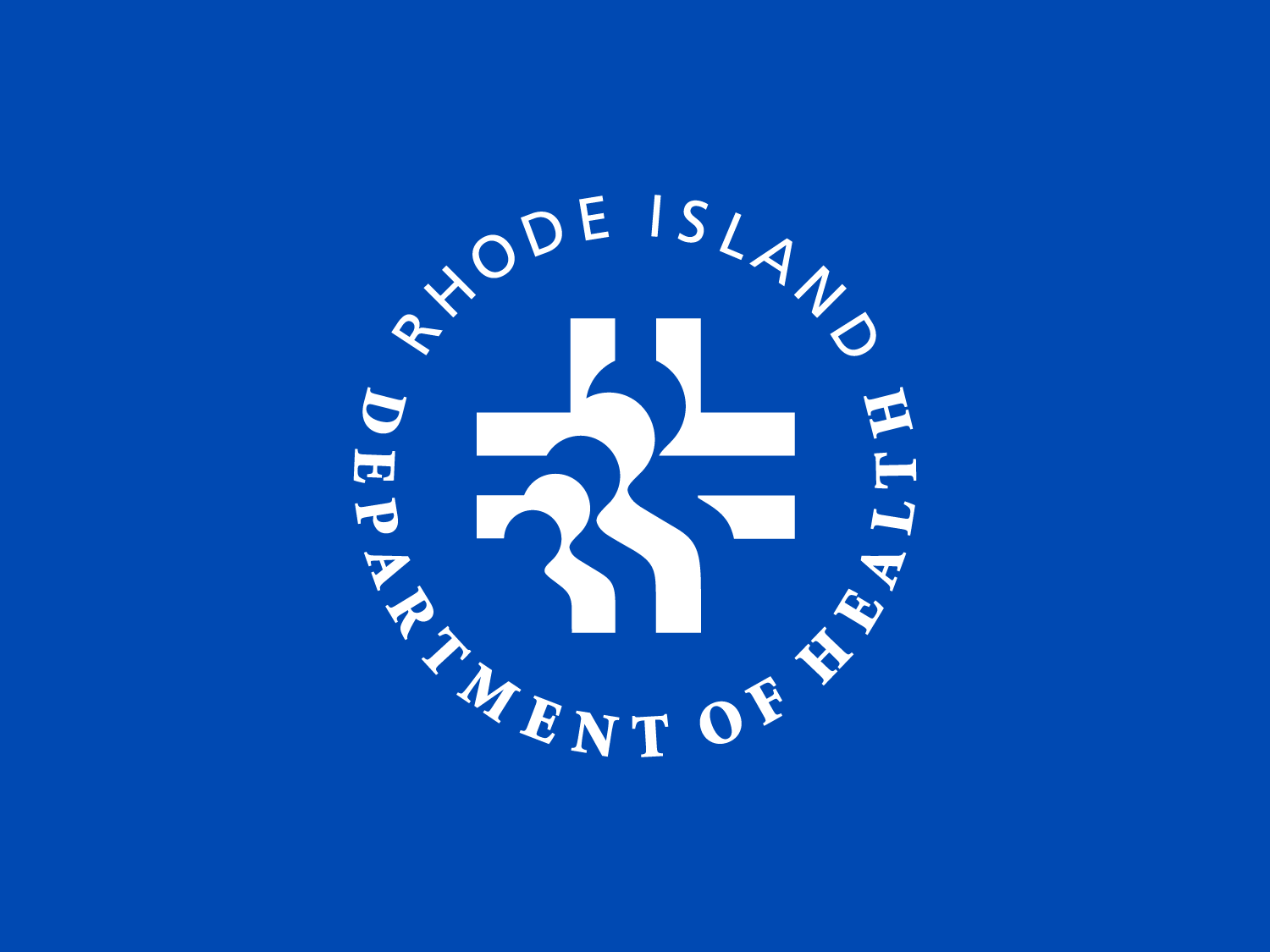

# **Pertussis Surveillance 2014-2018**

Rhode Island Department of Health Division of Preparedness, Response, Infectious Disease and Emergency Medical Services Center for Acute Infectious Disease Epidemiology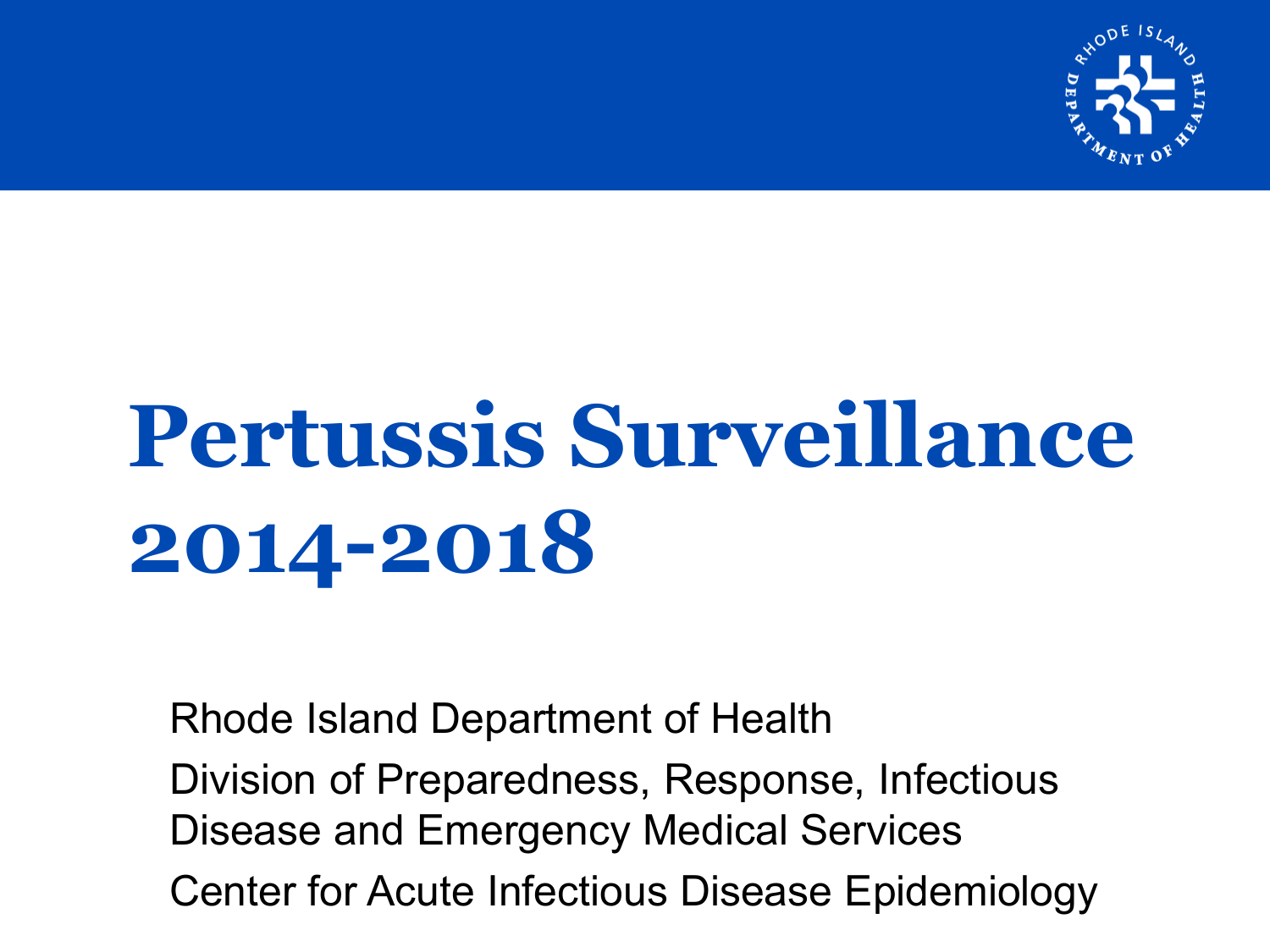# **About Pertussis**



- Pertussis, or whooping cough, is a respiratory illness caused by the bacteria *Bordetella pertussis.*
- Symptoms of pertussis include a persistent cough, coughing fits, vomiting after coughing, and a cough that makes a "[whoop"](http://www.pkids.org/diseases/pertussis.html) sound.
- Pertussis is spread person-to-person by respiratory secretions from coughing or sneezing in close proximity.
- Babies under 1 year of age are at higher risk of infection from pertussis because they are too young to receive vaccine. If they contract pertussis, they are at higher risk of complications from infection.
- Pertussis is a vaccine-preventable disease, although immunity can wane with time. Vaccination of pregnant women is especially important to protect newborn infants.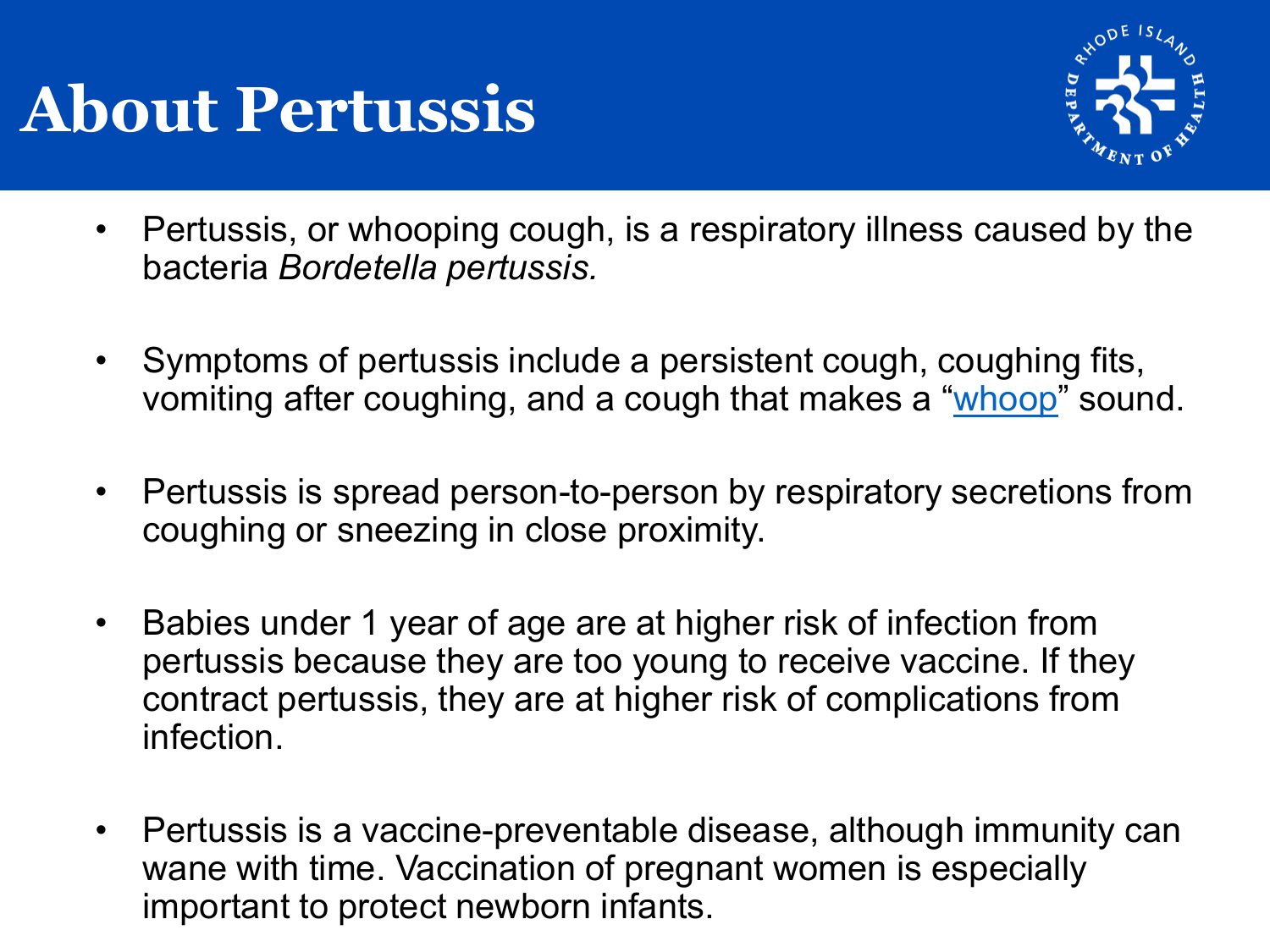# **Data Overview, Pertussis**



- In 2018, there were 34 cases of pertussis in Rhode Island. This represents a marked decrease from 2017 and 2016, when 84 and 91 cases of pertussis were reported, respectively. Pertussis is a cyclical disease, with peaks and dips every few years.
- The highest rates (cases per 100,000 population) of pertussis in Rhode Island occurred in children 0-4 years of age. Of the 34 cases of pertussis in 2018, 27 (79%) occurred in children 19 years old and younger.
- Pertussis in Rhode Island largely occurs in vaccinated individuals. Of the 27 children with pertussis in 2018, 21 (78%) were up-to-date on pertussis vaccination. Only 3 cases of pertussis occurred in unvaccinated children. Vaccination recommendations for pertussis can be found [here.](https://www.cdc.gov/vaccines/schedules/hcp/imz/child-adolescent.html)
- In 2018, there were 3 outbreaks (2 or more cases of pertussis clustered in place and time) in Rhode Island. Of the 34 total cases of pertussis, 12 (35%) were outbreakassociated. All 3 outbreaks occurred in high schools. While there were fewer pertussis outbreaks in 2018 than in 2017, the percentage of total cases associated with outbreaks was consistent. In 2017, there were 9 outbreaks of pertussis in Rhode Island. Of the 84 total cases of pertussis, 27 (32%) were associated with outbreaks. The last 2 years represent a decrease in the number of outbreaks and percentage of cases associated with outbreaks. In 2016, there were 12 outbreaks of pertussis, and 52 out of 91 cases were associated with these outbreaks (57% of cases).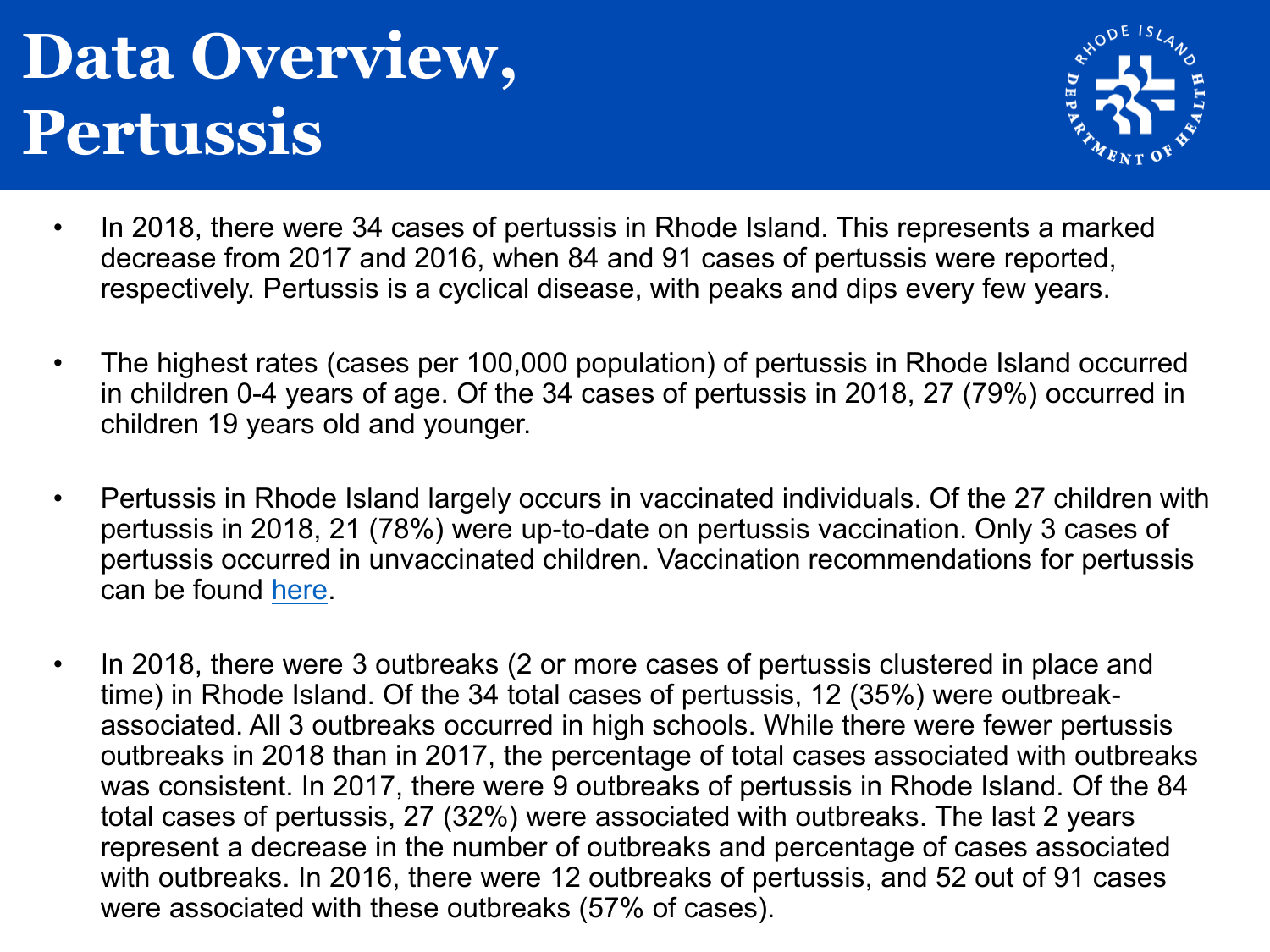# **Reported Cases of Pertussis, Rhode Island, 2014-2018**





**Figure 1:** In 2018, there were 34 cases of pertussis in Rhode Island, with a rate of 3.2 cases per 100,000 population. Pertussis typically displays a cyclical trend, peaking every 2-5 years, so the dips in case counts in 2015 and 2018 are not unexpected.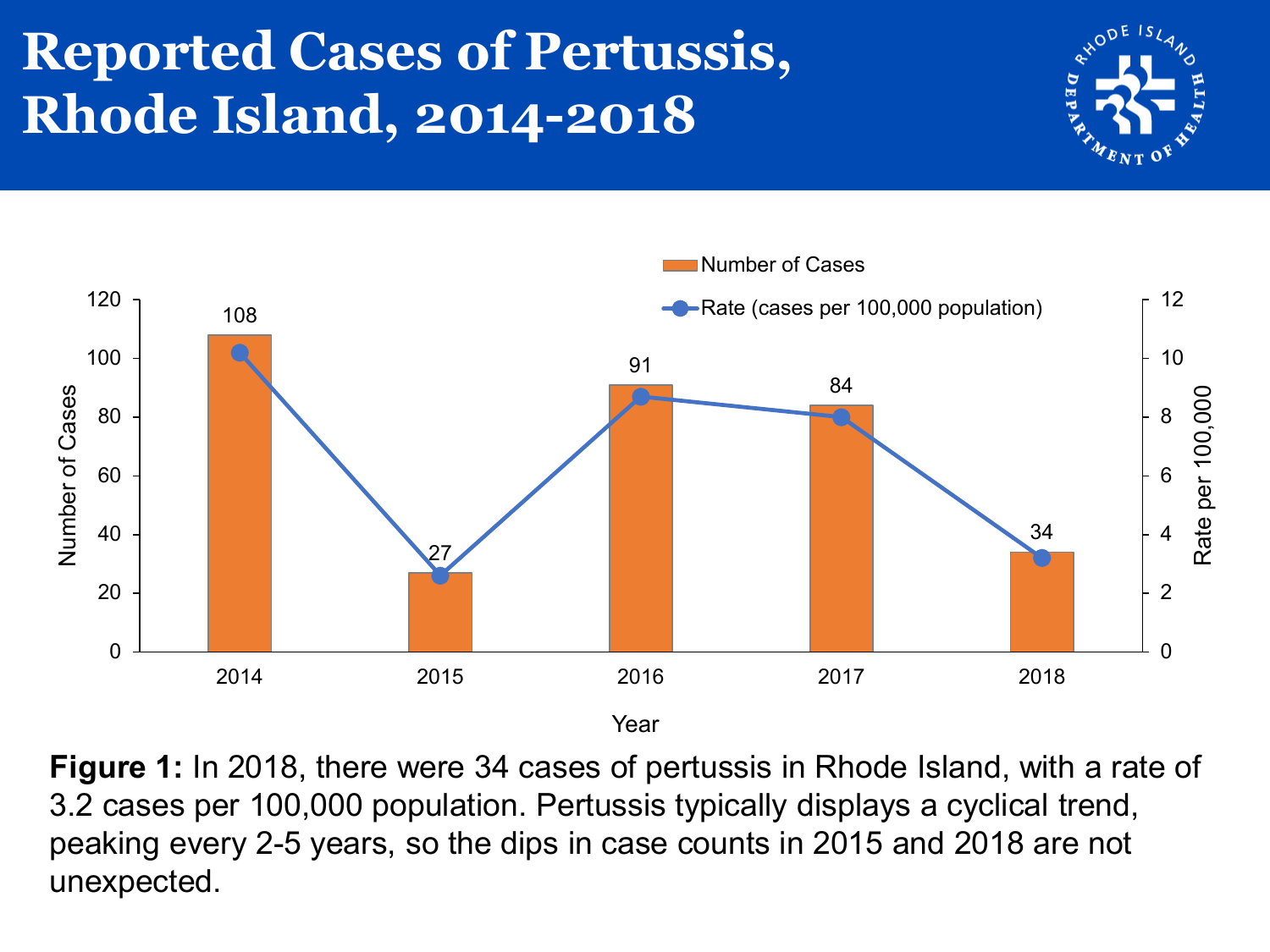### **Rate of Pertussis, Age Group, Rhode Island, 2018**





**Figure 2:** The highest rates (cases per 100,000 population) of pertussis cases in Rhode Island were in the youngest age group of 0-4 year-olds, followed by 10-19 year-olds and 5-9 year-olds. Nationally, infants under one year of age have the highest rate of pertussis, and rates are much higher among children than among adults.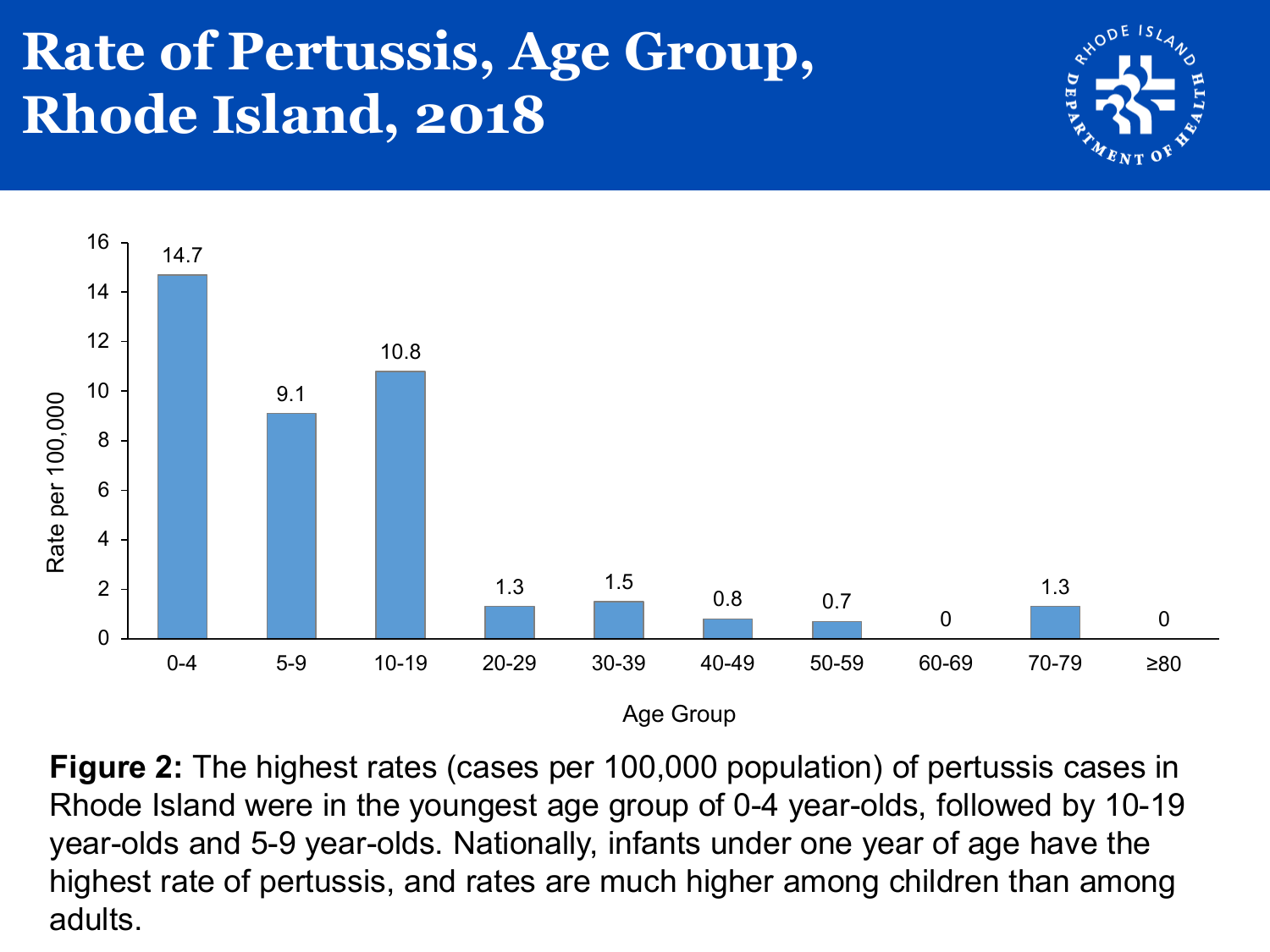# **Rate of Pertussis, Sex and Year, Rhode Island, 2014-2018**





**Figure 3:** Pertussis was reported in males and females at approximately the same rates (cases per 100,000 population) over the last five years. In 2018, there were 17 cases in females and 17 cases in males. Nationally, rates of pertussis are nearly the same in males and females.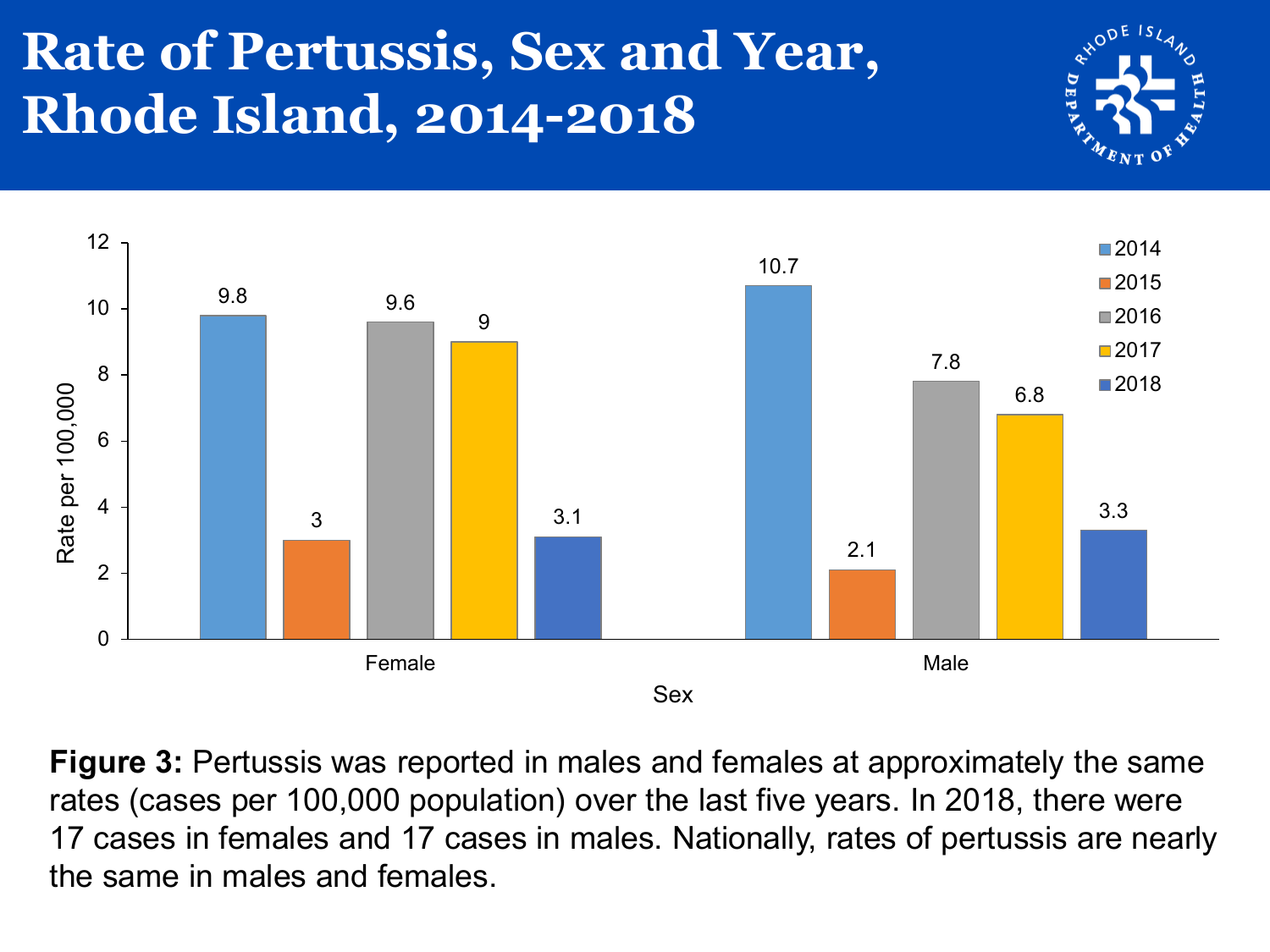# **Rate of Pertussis, County and Year, Rhode Island, 2014-2018**





**Figure 4:** In 2018, the highest rate of pertussis cases occurred in Providence County (4.1 cases per 100,000 population). The 2014 peak rate of pertussis in Kent County was due to a series of 4 outbreaks that occurred in schools located there, with 29 total cases associated.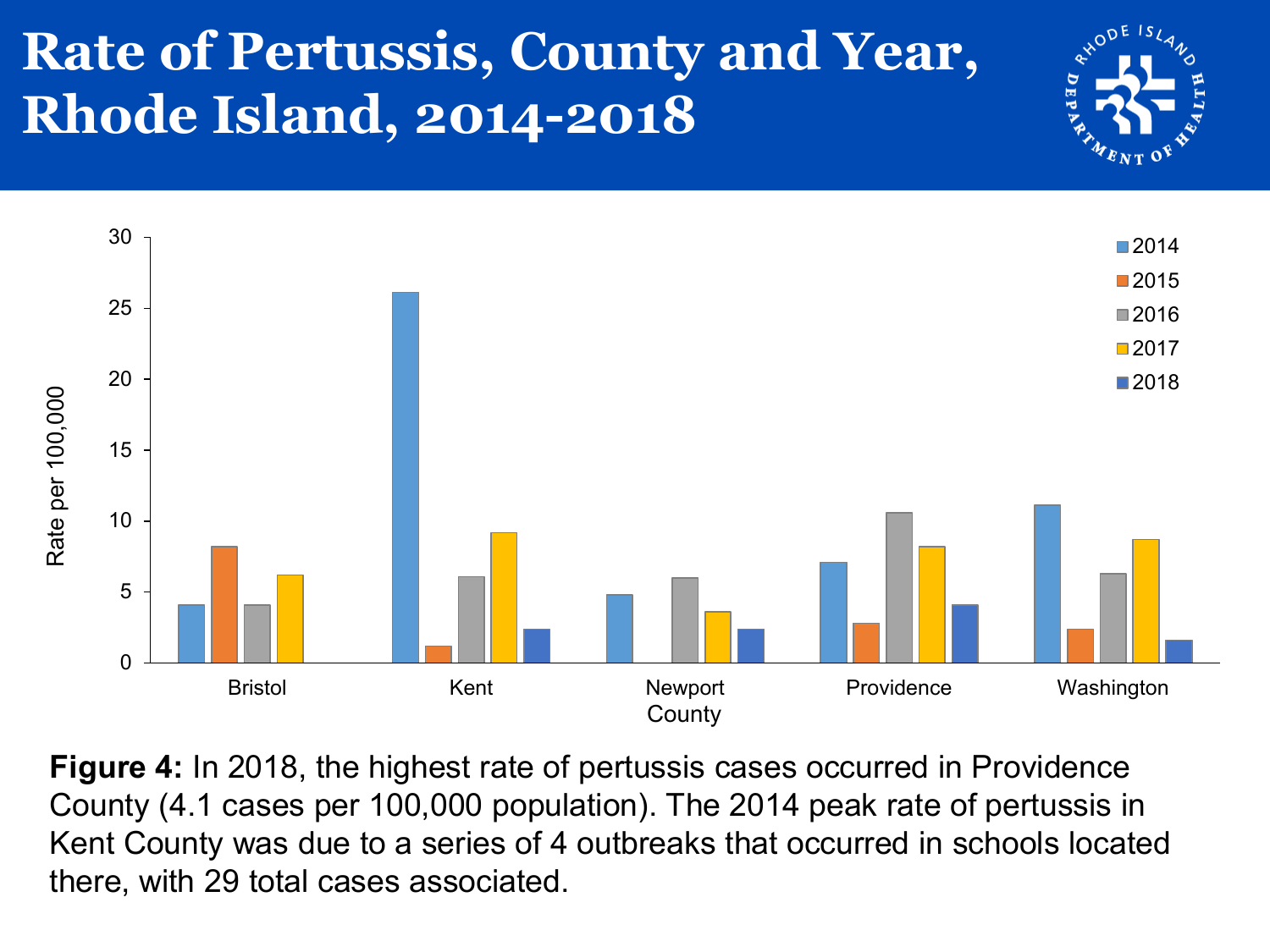



**Figure 5:** Typically, pertussis does not occur with a seasonal trend. The peaks in April-June 2016 and March 2014 can be explained by multiple large school-based outbreaks.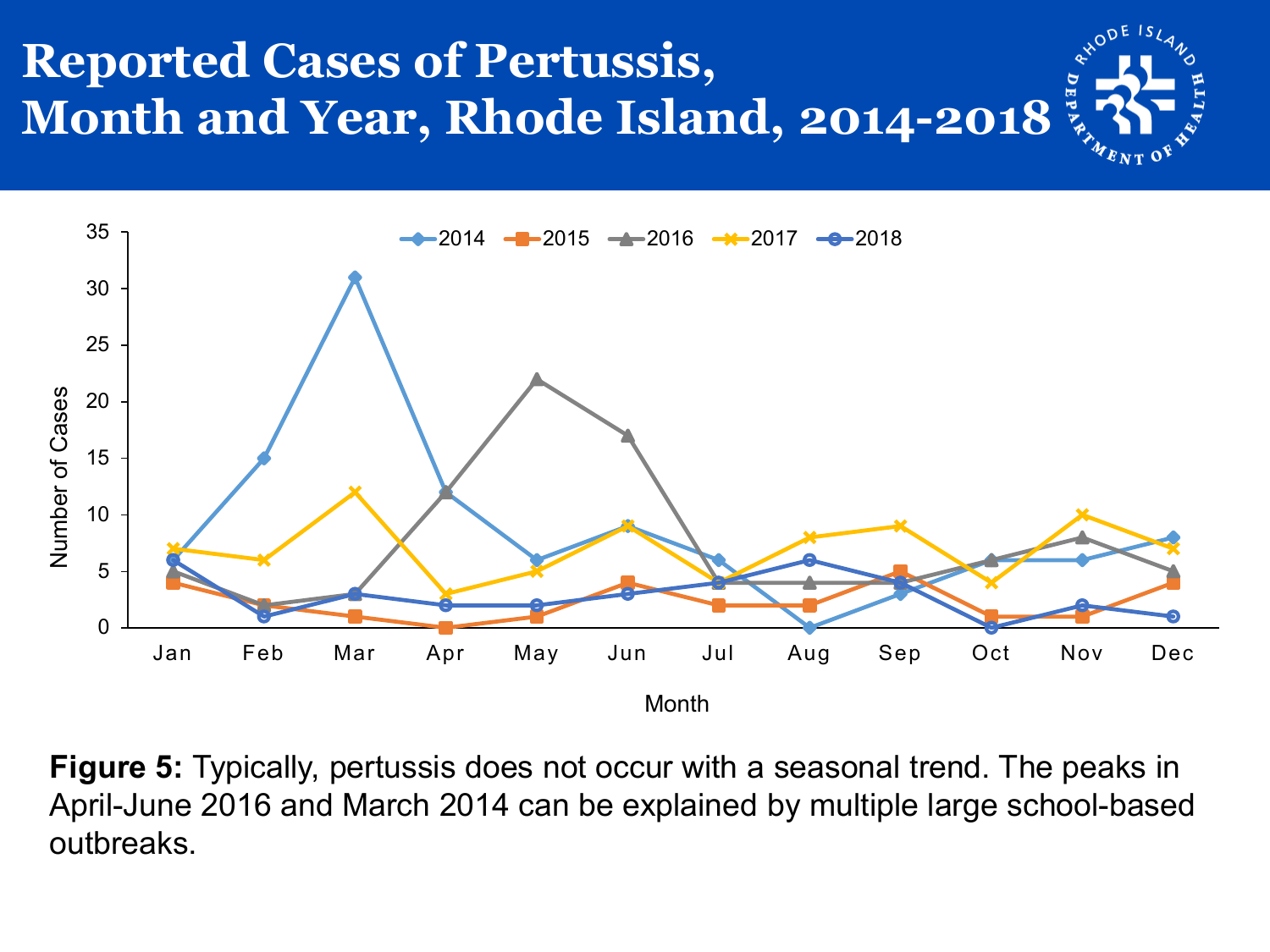#### **Pertussis Frequency and Rates by Year, Rhode Island, 2014-2018**



| Table 1. Frequency by Year           |     |    |    |    |    |  |  |
|--------------------------------------|-----|----|----|----|----|--|--|
| 2018<br>2016<br>2014<br>2015<br>2017 |     |    |    |    |    |  |  |
| <b>Number of Cases</b>               | 108 | 27 | 91 | 84 | 34 |  |  |

| Table 2. Rate (cases per 100,000 population) by Year |      |     |     |     |     |  |  |
|------------------------------------------------------|------|-----|-----|-----|-----|--|--|
| 2014<br>2015<br>2016<br>2018<br>2017                 |      |     |     |     |     |  |  |
| <b>Rate per 100,000</b>                              | 10.2 | 2.6 | 8.7 | 8.0 | 3.2 |  |  |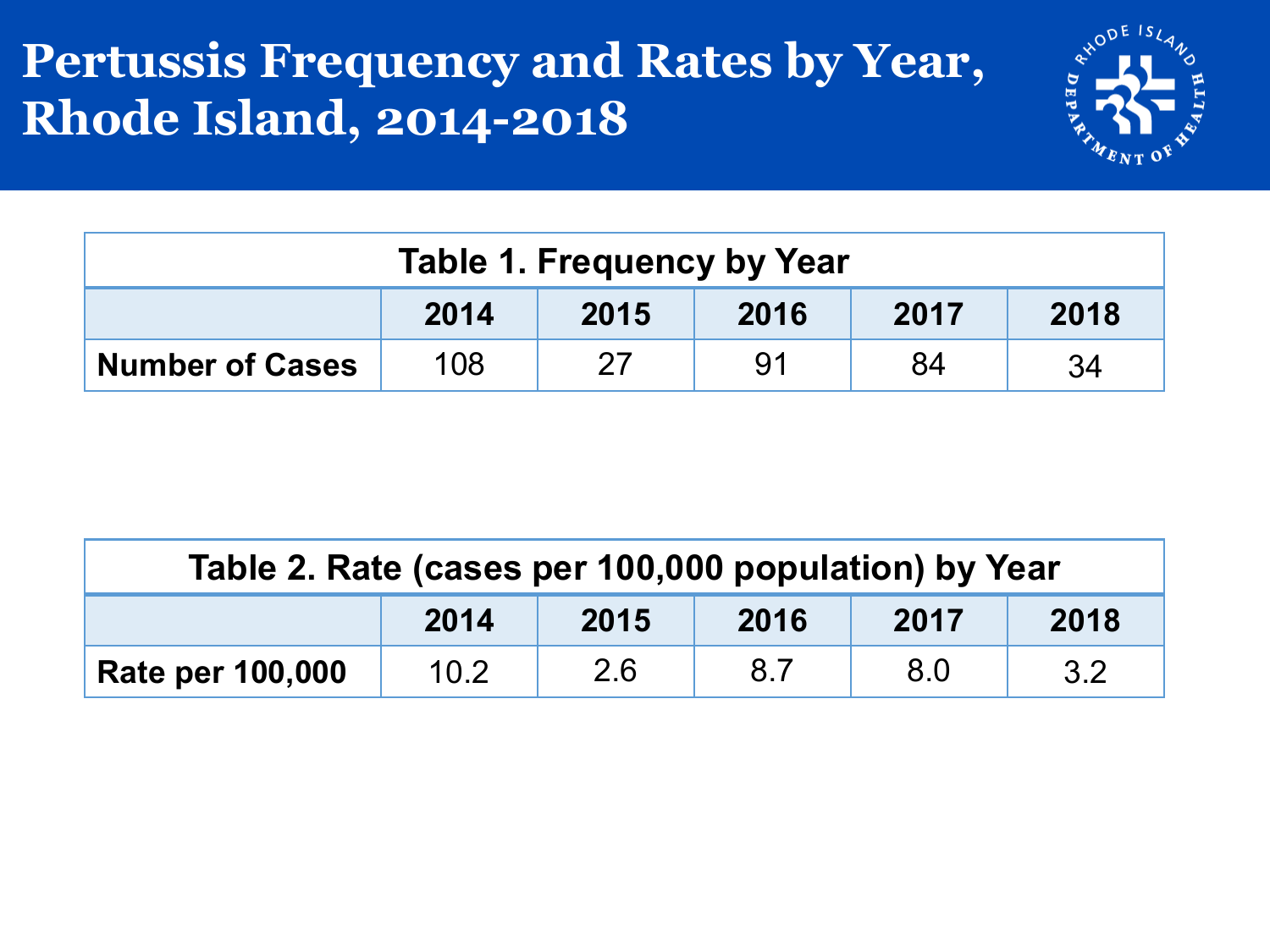# Pertussis Frequency, Age Group and Year,  $\frac{1}{2}$  Rhode Island, 2014-2018 **Rhode Island, 2014-2018**



| Table 3. Frequency by Age Group and Year |                                      |                |                |                |                |  |  |  |
|------------------------------------------|--------------------------------------|----------------|----------------|----------------|----------------|--|--|--|
|                                          | 2014<br>2016<br>2015<br>2017<br>2018 |                |                |                |                |  |  |  |
| $0 - 4$                                  | 12                                   |                | $\overline{4}$ | 5              | 8              |  |  |  |
| $5-9$                                    | 18                                   | $\overline{4}$ | 15             | 10             | 5              |  |  |  |
| $10 - 19$                                | 68                                   | 18             | 62             | 50             | 14             |  |  |  |
| 20-29                                    |                                      | $\overline{0}$ | $\overline{2}$ | 6              | $\overline{2}$ |  |  |  |
| 30-39                                    | 3                                    | 1              | 1              | 6              | $\overline{2}$ |  |  |  |
| 40-49                                    | 1                                    | 2              | 6              | $\overline{4}$ |                |  |  |  |
| 50-59                                    | $\overline{2}$                       | $\overline{0}$ | 1              | $\overline{2}$ | 1              |  |  |  |
| 60-69                                    | 1                                    | 1              | $\overline{0}$ | $\overline{0}$ | $\Omega$       |  |  |  |
| 70-79                                    | 1                                    | $\overline{0}$ | 1              | $\overline{0}$ |                |  |  |  |
| $\geq 80$                                | 1                                    | $\Omega$       | $\overline{0}$ | 1              | $\overline{0}$ |  |  |  |
| <b>Total</b>                             | 108                                  | 27             | 92             | 84             | 34             |  |  |  |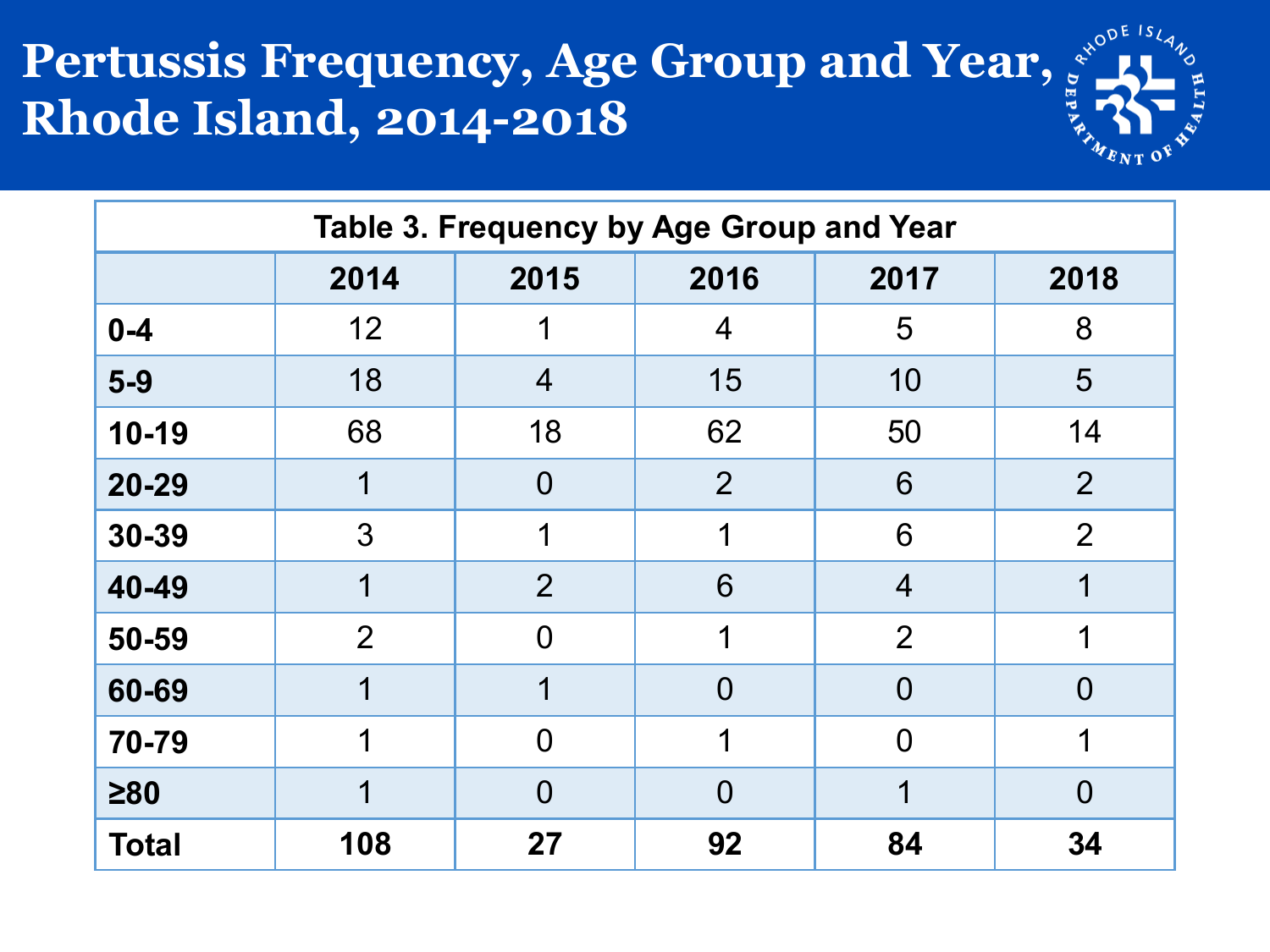#### **Pertussis Rates, Age Group and Year, Rhode Island, 2014-2018**



| Table 4. Rate (cases per 100,000 population) by Age Group and Year |      |      |      |      |      |  |  |
|--------------------------------------------------------------------|------|------|------|------|------|--|--|
|                                                                    | 2014 | 2015 | 2016 | 2017 | 2018 |  |  |
| $0 - 4$                                                            | 21.9 | 1.8  | 7.3  | 9.2  | 14.7 |  |  |
| $5-9$                                                              | 31.1 | 7.0  | 26.7 | 18.0 | 9.1  |  |  |
| $10-19$                                                            | 50.3 | 13.4 | 46.6 | 38.0 | 10.8 |  |  |
| $20 - 29$                                                          | 0.7  | 0.0  | 1.3  | 3.9  | 1.3  |  |  |
| 30-39                                                              | 2.4  | 0.8  | 0.8  | 4.5  | 1.5  |  |  |
| 40-49                                                              | 0.7  | 1.5  | 4.6  | 3.1  | 0.8  |  |  |
| 50-59                                                              | 1.3  | 0.0  | 0.7  | 1.3  | 0.7  |  |  |
| 60-69                                                              | 0.9  | 0.8  | 0.0  | 0.0  | 0.0  |  |  |
| 70-79                                                              | 1.6  | 0.0  | 1.5  | 0.0  | 1.3  |  |  |
| $\geq 80$                                                          | 2.0  | 0.0  | 0.0  | 2.0  | 0.0  |  |  |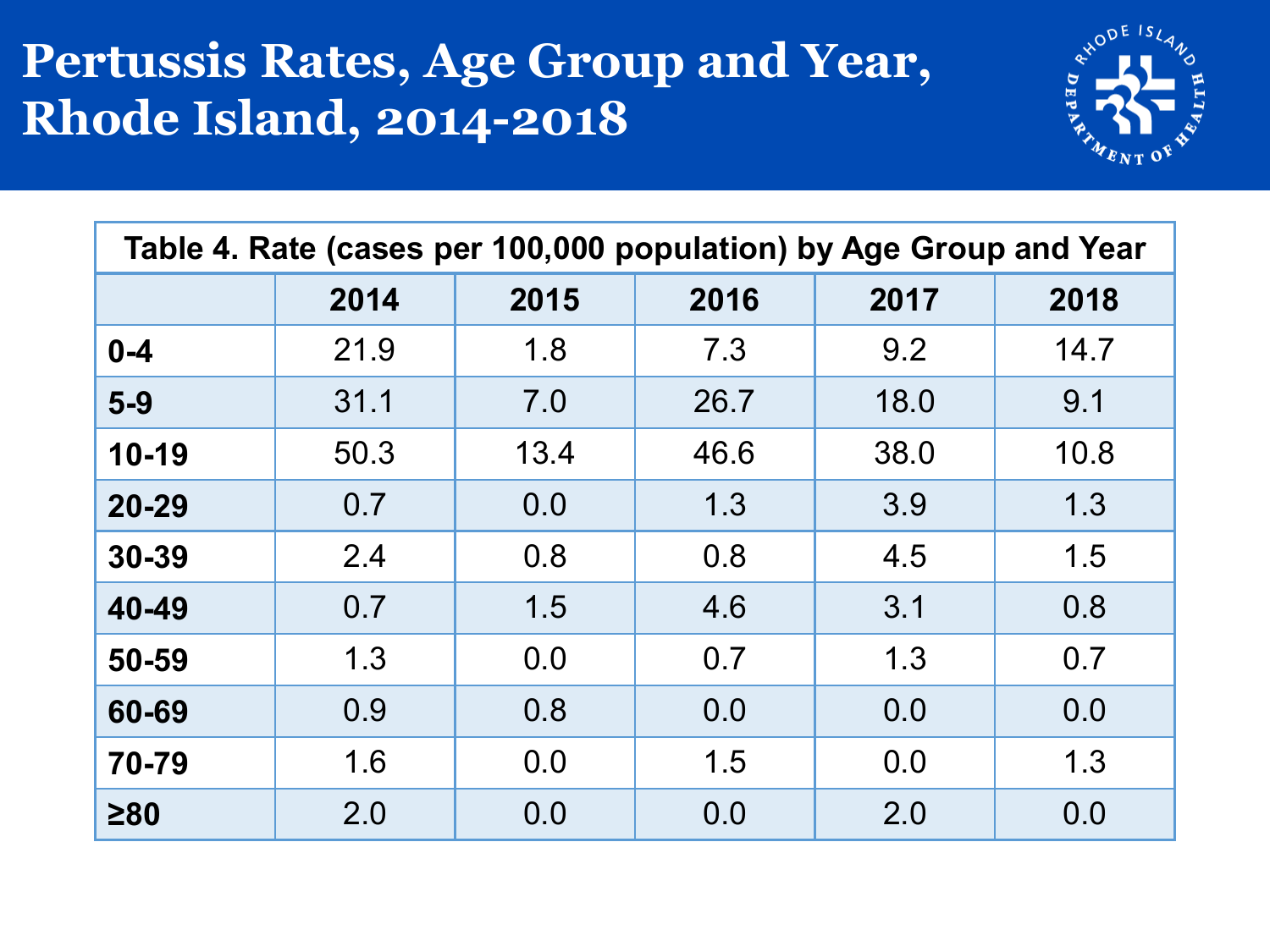#### **Pertussis Frequency and Rates, Sex and Year, Rhode Island, 2014-2018**



| <b>Table 5. Frequency by Sex and Year</b> |     |    |    |          |    |  |  |  |  |  |  |  |
|-------------------------------------------|-----|----|----|----------|----|--|--|--|--|--|--|--|
| 2017<br>2018<br>2014<br>2015<br>2016      |     |    |    |          |    |  |  |  |  |  |  |  |
| <b>Female</b>                             | 53  | 16 | 52 | 49       | 17 |  |  |  |  |  |  |  |
| <b>Male</b>                               | 55  | 11 | 40 | 35       | 17 |  |  |  |  |  |  |  |
| <b>Total</b>                              | 108 | 27 | 92 | 34<br>84 |    |  |  |  |  |  |  |  |

| Table 6. Rate (cases per 100,000 population) by Sex and Year |     |     |     |     |     |  |  |
|--------------------------------------------------------------|-----|-----|-----|-----|-----|--|--|
| 2018<br>2017<br>2015<br>2014<br>2016                         |     |     |     |     |     |  |  |
| <b>Female</b>                                                | 9.8 | 3.0 | 9.6 | 9.0 | 3.1 |  |  |
| 3.3<br>6.8<br>2.1<br>7.8<br><b>Male</b><br>10.7              |     |     |     |     |     |  |  |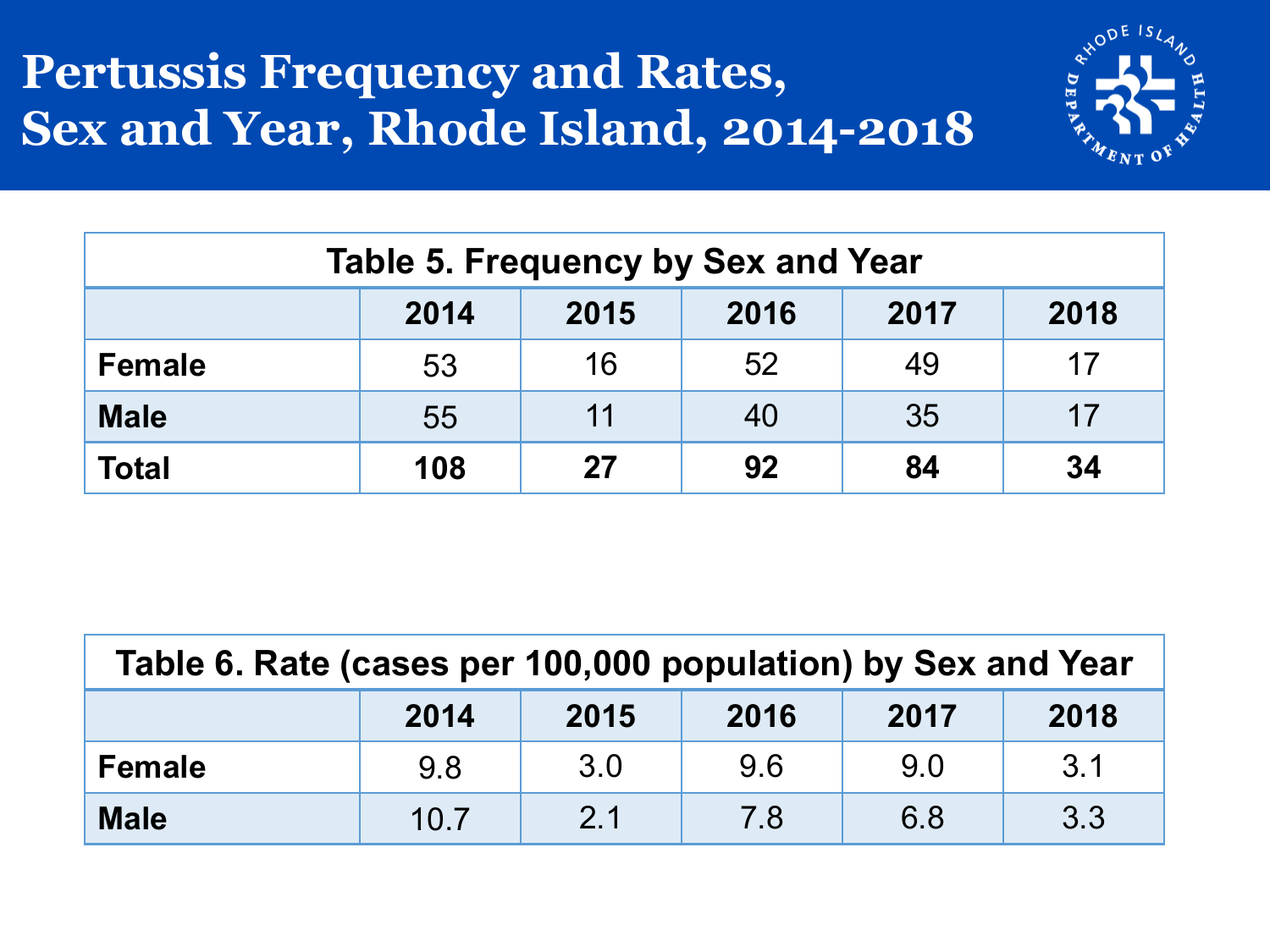#### **Pertussis Frequency, County and Year, Rhode Island, 2014-2018**



| <b>Table 7. Frequency by County and Year</b> |                |                |                |    |               |  |  |  |  |
|----------------------------------------------|----------------|----------------|----------------|----|---------------|--|--|--|--|
| 2016<br>2014<br>2017<br>2018<br>2015         |                |                |                |    |               |  |  |  |  |
| <b>Bristol</b>                               | $\overline{2}$ | 4              | $\overline{2}$ | 3  |               |  |  |  |  |
| <b>Kent</b>                                  | 43             | $\overline{2}$ | 10             | 15 |               |  |  |  |  |
| <b>Newport</b>                               | 4              | 0              | 5              | 3  | $\mathcal{P}$ |  |  |  |  |
| 67<br>52<br>18<br><b>Providence</b><br>45    |                |                |                |    | 26            |  |  |  |  |
| 11<br>Washington<br>14<br>3<br>8<br>2        |                |                |                |    |               |  |  |  |  |
| <b>All</b>                                   | 108            | 27             | 92             | 84 | 34            |  |  |  |  |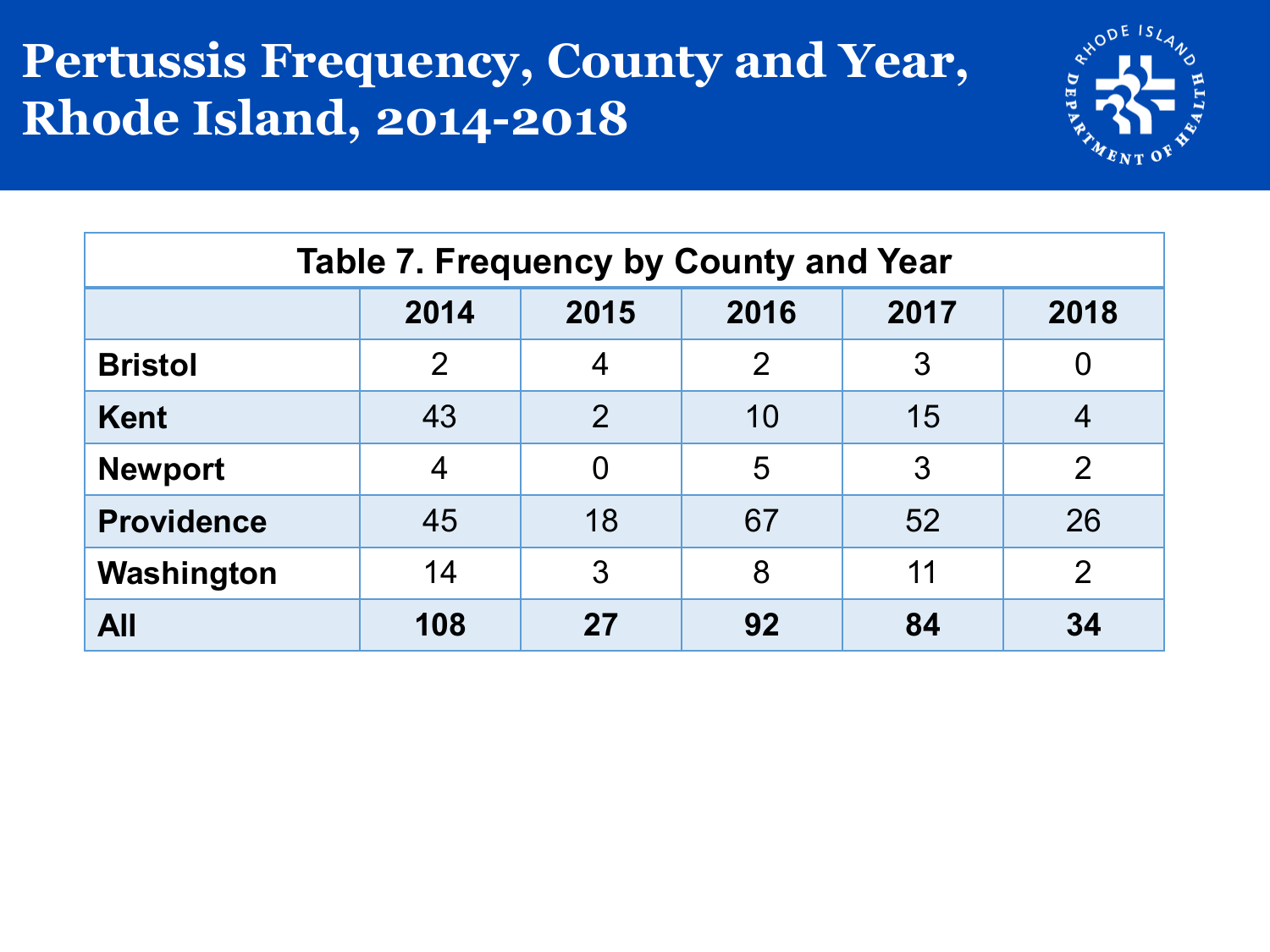#### **Pertussis Rates by County and Year, Rhode Island, 2014-2018**



| Table 8. Rate (cases per 100,000 population) by County and Year |      |      |      |      |      |  |  |
|-----------------------------------------------------------------|------|------|------|------|------|--|--|
|                                                                 | 2014 | 2015 | 2016 | 2017 | 2018 |  |  |
| <b>Bristol</b>                                                  | 4.1  | 8.2  | 4.1  | 6.2  | 0    |  |  |
| <b>Kent</b>                                                     | 26.1 | 1.2  | 6.1  | 9.2  | 2.4  |  |  |
| <b>Newport</b>                                                  | 4.8  | 0.0  | 6.0  | 3.6  | 2.4  |  |  |
| <b>Providence</b>                                               | 7.1  | 2.8  | 10.6 | 8.2  | 4.1  |  |  |
| Washington                                                      | 11.1 | 2.4  | 6.3  | 8.7  | 1.6  |  |  |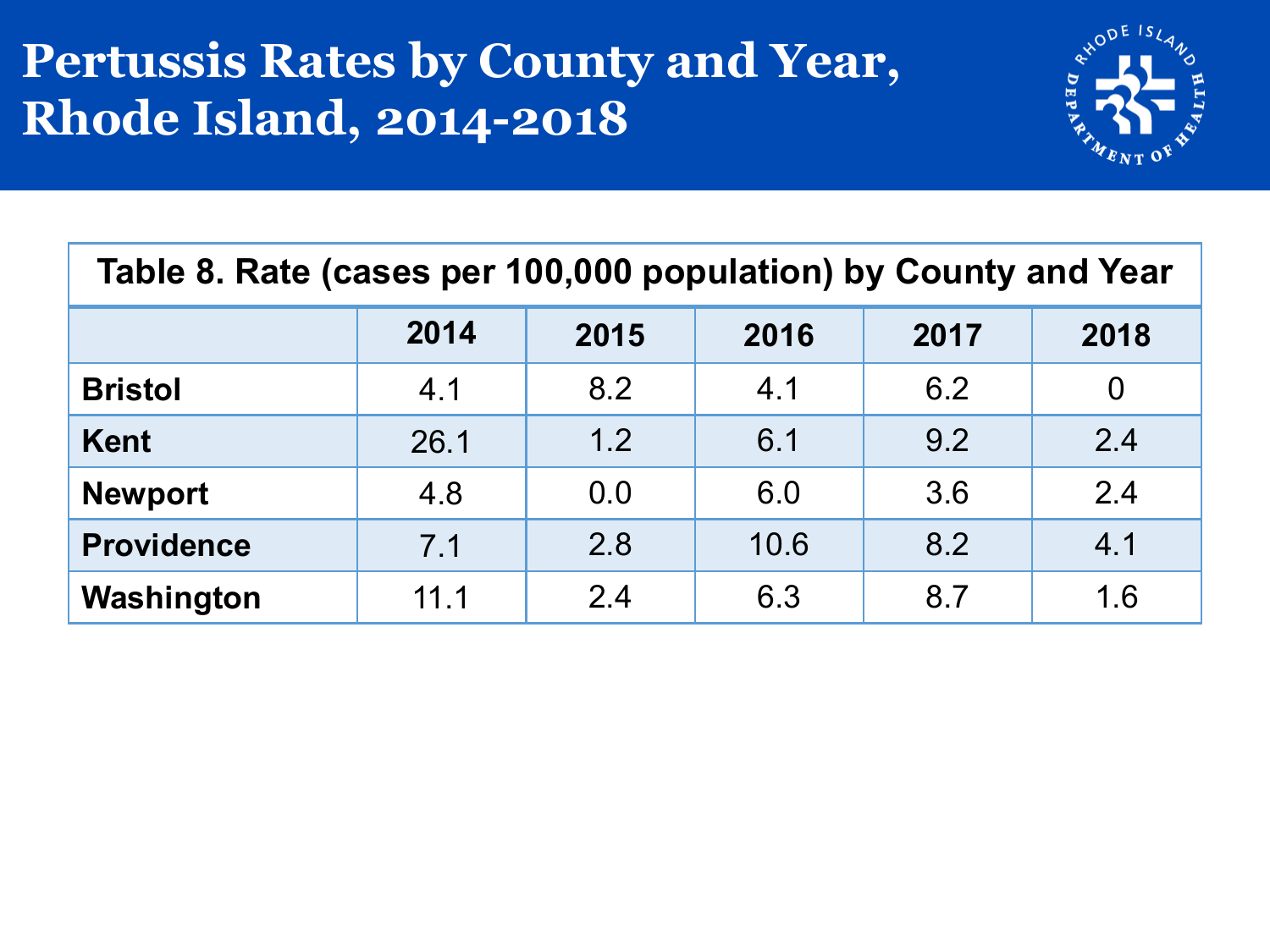#### **Pertussis Frequency, Month and Year, Rhode Island, 2014-2018**



| Table 9. Frequency by Month and Year |                                      |                |                |                |                |  |  |  |
|--------------------------------------|--------------------------------------|----------------|----------------|----------------|----------------|--|--|--|
|                                      | 2016<br>2014<br>2015<br>2017<br>2018 |                |                |                |                |  |  |  |
| Jan                                  | 6                                    | $\overline{4}$ | 5              | 7              | 6              |  |  |  |
| Feb                                  | 15                                   | $\overline{2}$ | $\overline{2}$ | 6              | 1              |  |  |  |
| <b>Mar</b>                           | 31                                   | 1              | 3              | 12             | 3              |  |  |  |
| Apr                                  | 12                                   | $\overline{0}$ | 12             | 3              | $\overline{2}$ |  |  |  |
| <b>May</b>                           | 6                                    | 1              | 22             | 5              | $\overline{2}$ |  |  |  |
| Jun                                  | 9                                    | $\overline{4}$ | 17             | 9              | 3              |  |  |  |
| Jul                                  | 6                                    | $\overline{2}$ | $\overline{4}$ | $\overline{4}$ | $\overline{4}$ |  |  |  |
| Aug                                  | $\overline{0}$                       | $\overline{2}$ | $\overline{4}$ | 8              | 6              |  |  |  |
| <b>Sep</b>                           | 3                                    | 5              | $\overline{4}$ | 9              | $\overline{4}$ |  |  |  |
| Oct                                  | 6                                    | 1              | 6              | $\overline{4}$ | $\overline{0}$ |  |  |  |
| <b>Nov</b>                           | 6                                    | 1              | 8              | 10             | $\overline{2}$ |  |  |  |
| <b>Dec</b>                           | 8                                    | $\overline{4}$ | 5              | $\overline{7}$ | 1              |  |  |  |
| <b>All</b>                           | 108                                  | 27             | 92             | 84             | 34             |  |  |  |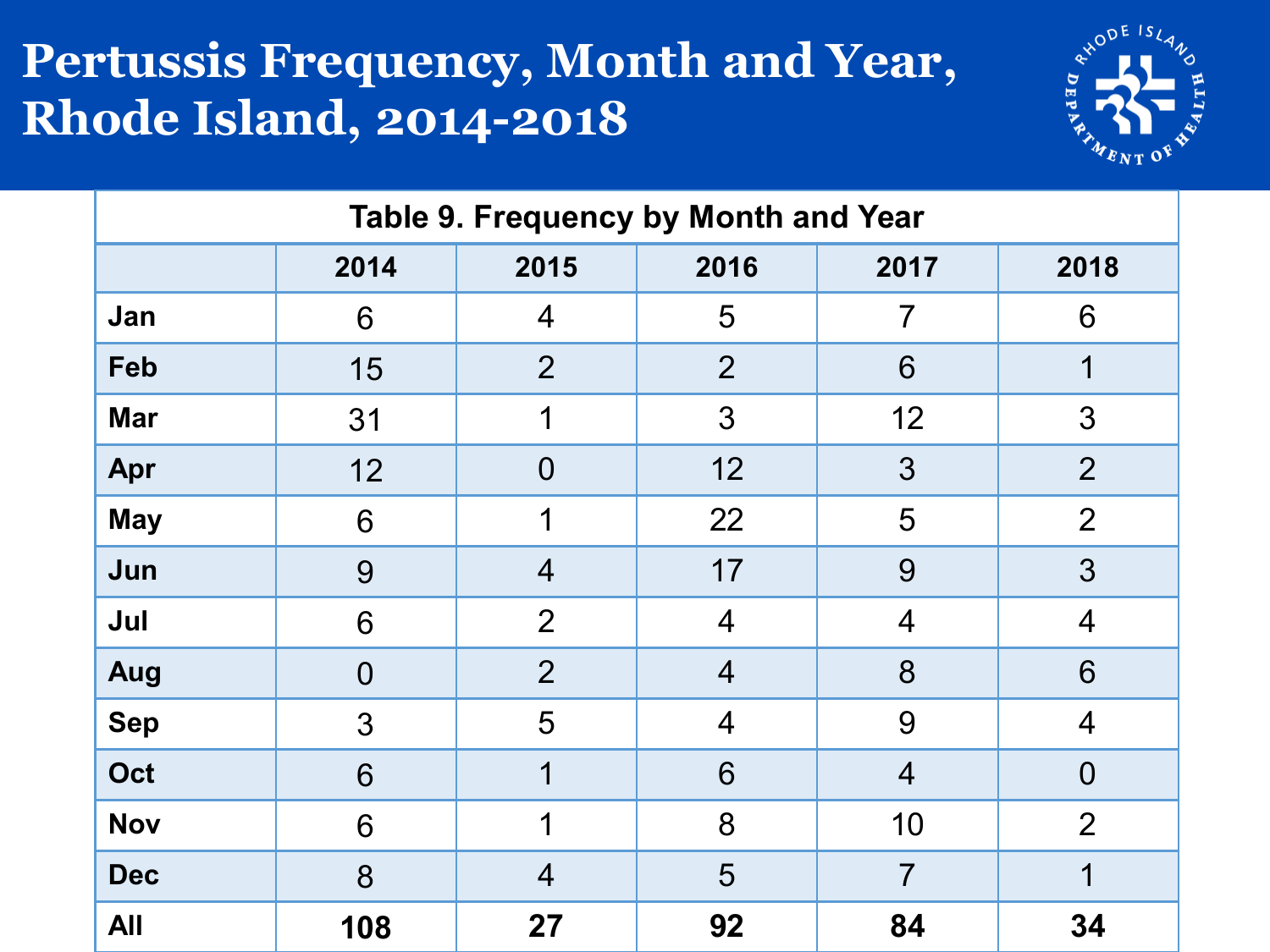

- Case counts include patients classified as confirmed and probable cases according to the [CDC case definition.](https://wwwn.cdc.gov/nndss/conditions/pertussis/case-definition/2014/)
- "Event Date" (used to classify cases by month and year) is generated based on the availability of data in the following order:
	- 1. Illness onset date
	- 2. Specimen collection date
	- 3. Date of report to public health agency
- Rate is calculated per 100,000 population.
- Population denominators are based on the [Annual Estimates of the Resident Population:](https://factfinder.census.gov/faces/nav/jsf/pages/guided_search.xhtml) April 1, 2010-July 1, 2018, U.S. Census Bureau.